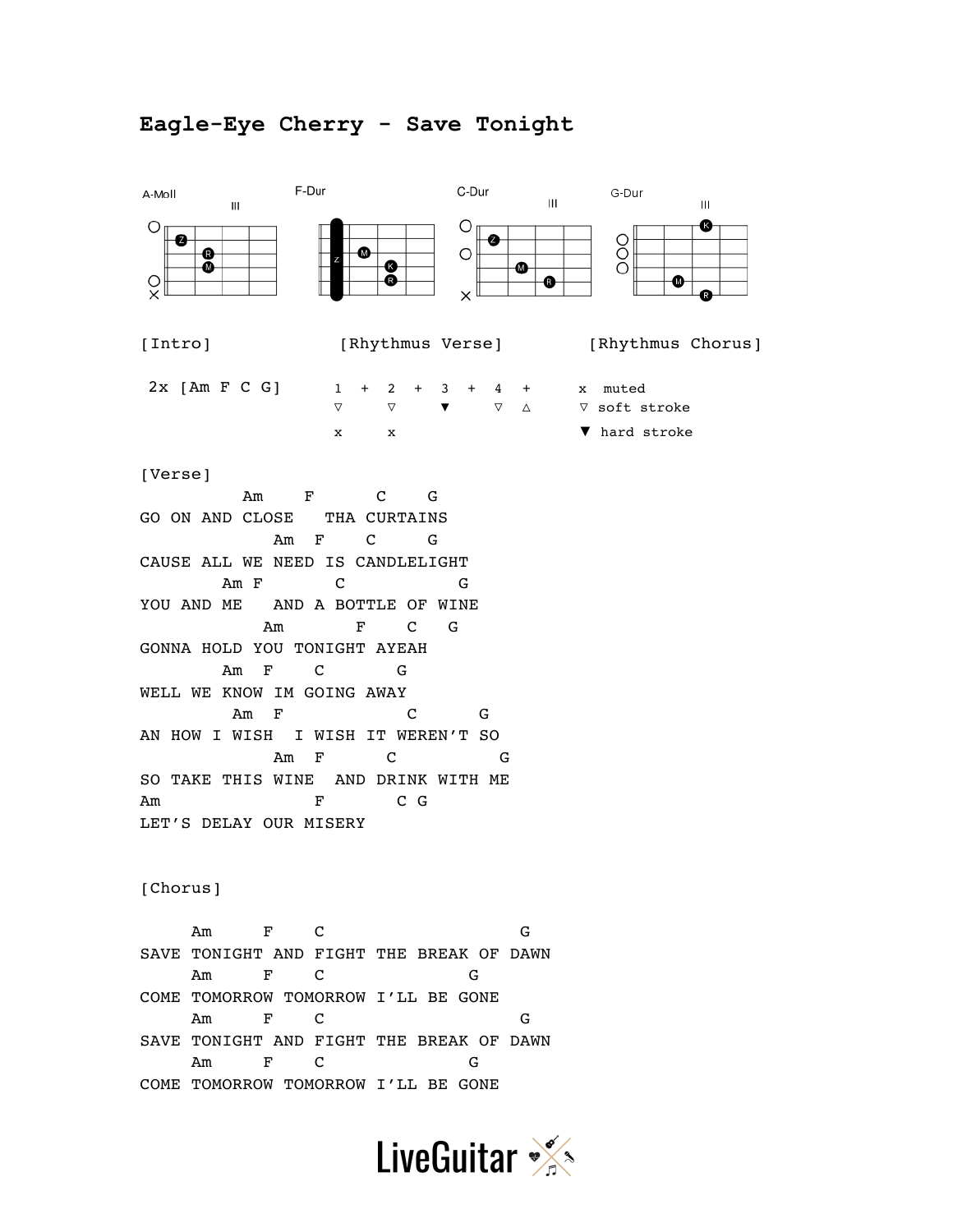[Verse2]

Am F C G THERE'S A LOG ON THE FIRE Am F C G AND IT BURNS LIKE ME FOR YOU Am F C G TOMORROW COMES WITH ONE DESIRE Am F C G TO TAKE ME AWAY I'TS TRUE Am F C G IT AIN'T EASY TO SAY GOODBYE Am F C G DARLING PLEASE DON'T START TO CRY Am F C G CAUSE GIRL YOU KNOW I GOT TO GO OoH Am F C G AN LORD I WISH IT WASN'T SO

[Chorus]

Am F C G SAVE TONIGHT AND FIGHT THE BREAK OF DAWN Am F C G COME TOMORROW TOMORROW I'LL BE GONE Am F C G SAVE TONIGHT AND FIGHT THE BREAK OF DAWN Am F C G COME TOMORROW TOMORROW I'LL BE GONE

[Verse – Muted Strumming]

 Am F C G TOMORROW COMES TO TAKE ME AWAY Am F C G I WISH THAT I THAT I COULD STAY Am F C G CAUSE GIRL YOU KNOW I GOT TO GO OoH Am F C G AN LORD I WISH IT WASN'T SO